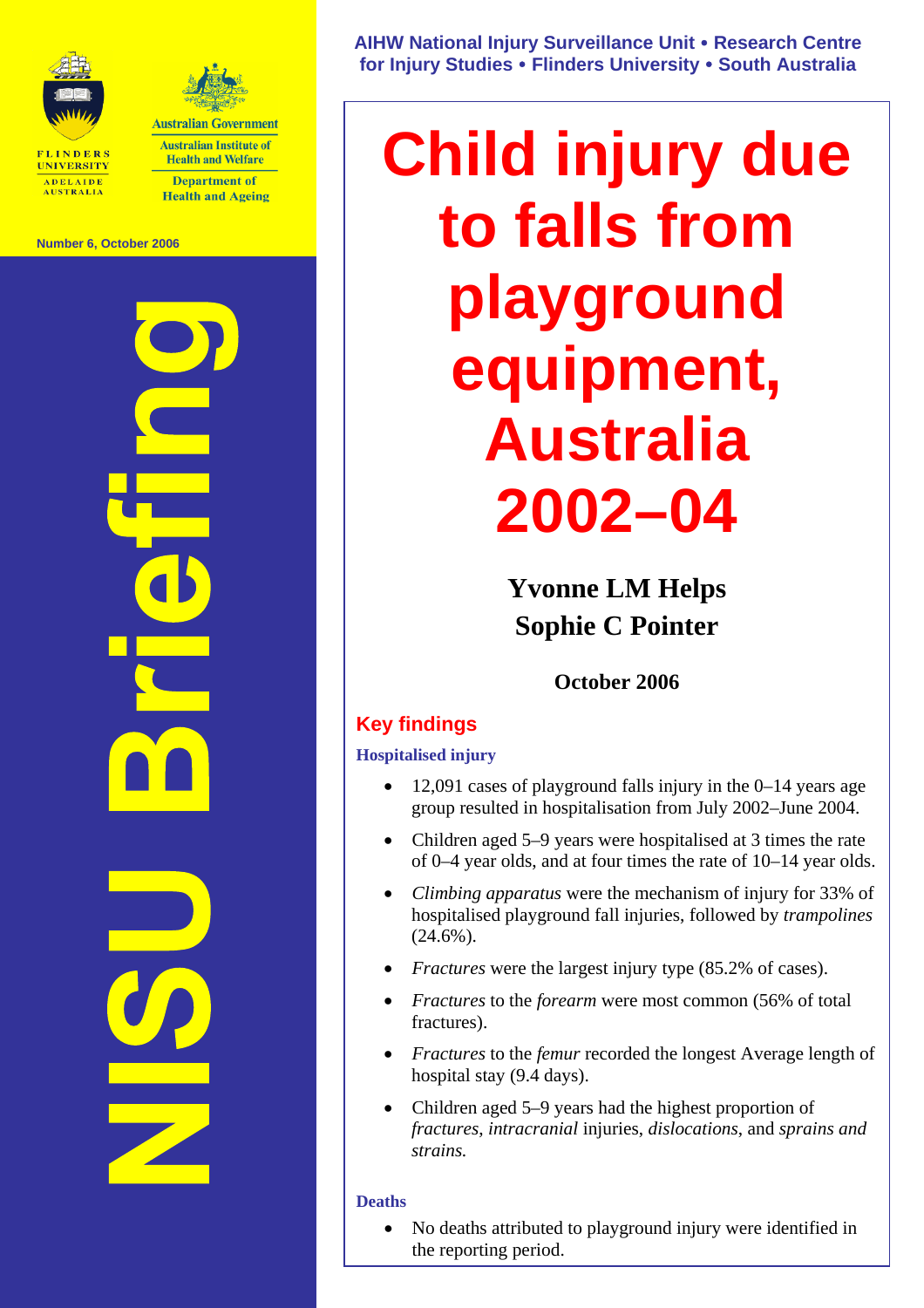# **Playground Injuries**

This report examines Australian hospital separations and deaths data for injuries coded as being due to unintentional falls involving playground equipment, which were sustained by children aged 0–14 years of age, in the reporting period July 2002–June 2004. Only injuries coded as falls involving playground equipment (W09) are included in this briefing. The ICD-10 cannot differentiate other types of playground injury (e.g. struck by swing, fall on a footpath in a playground). These and other technical points are addressed later in the briefing. A discussion on the current and relevant literature on mechanism and safety issues associated with the playground environment is included in this briefing.

## **Deaths, Australia, 2002–03 to 2003–04**

No cases in the ABS deaths data set were found with an Underlying Cause of Death (UCoD) of the ICD-10 (World Health Organisation 1992) code W09 *'fall involving playground equipment'*, within the data period reported. This was verified by a search of the National Coroners Information System (NCIS). A search of the ABS deaths records for the longer period 1997–2004 (calendar years) revealed only 2 deaths with an UCoD coded as W09, neither of which occurred within the data period reported in this briefing and one which occurred at an older age.

# **Hospitalisations, Australia, 2002–03 to 2003–04**

Hospitalised cases of injury in Australia in the study period were coded to the third edition of the ICD-10, Australian Modification (National Centre for Classification in Health 2002). In the 2002–04 reporting period, over 12,000 playground fall injuries resulted in stays in Australian hospitals for children aged 0–14 years, constituting 9.8% of all external cause injury cases for that age group (Table 1). A slightly higher proportion of cases involved males, however the rates for males and females were similar. Female children had a higher proportion of playground fall injuries cases relative to all external cause cases than did males. There were no reported deaths while in hospital resulting from injuries due to playground falls for this age group.

|                                                                   |              |                |                  |                      | Proportion of all injury separations |
|-------------------------------------------------------------------|--------------|----------------|------------------|----------------------|--------------------------------------|
| <b>Indicators</b>                                                 | <b>Males</b> | <b>Females</b> | <b>Persons</b>   | <b>Ratios</b><br>m:f | Playground<br>injury                 |
| Number of separations <sup>a</sup>                                | 6,567        | 5.523          | $12,091^{\circ}$ | 1.2                  | 9.8%                                 |
| Proportion of all injury<br>separations                           | 8.6%         | 11.9%          | 9.8%             | 0.7                  |                                      |
| Crude rate/100,000<br>population                                  | 33.3         | 27.6           | 30.4             |                      |                                      |
| Age standardised (direct)<br>rate/100,000 population <sup>b</sup> | 33.2         | 29.4           | 31.3             | 1.1                  |                                      |

**Table: 1: Hospital separations due to falls from playground equipment 2002–04, 0–14 year old children by sex, selected indicators; Australia** 

a Includes inward transfer cases.

b Rates are annual averages over the two years 2002–2004, separation numbers are two year totals.

c Person count includes 1 case for which sex was not reported.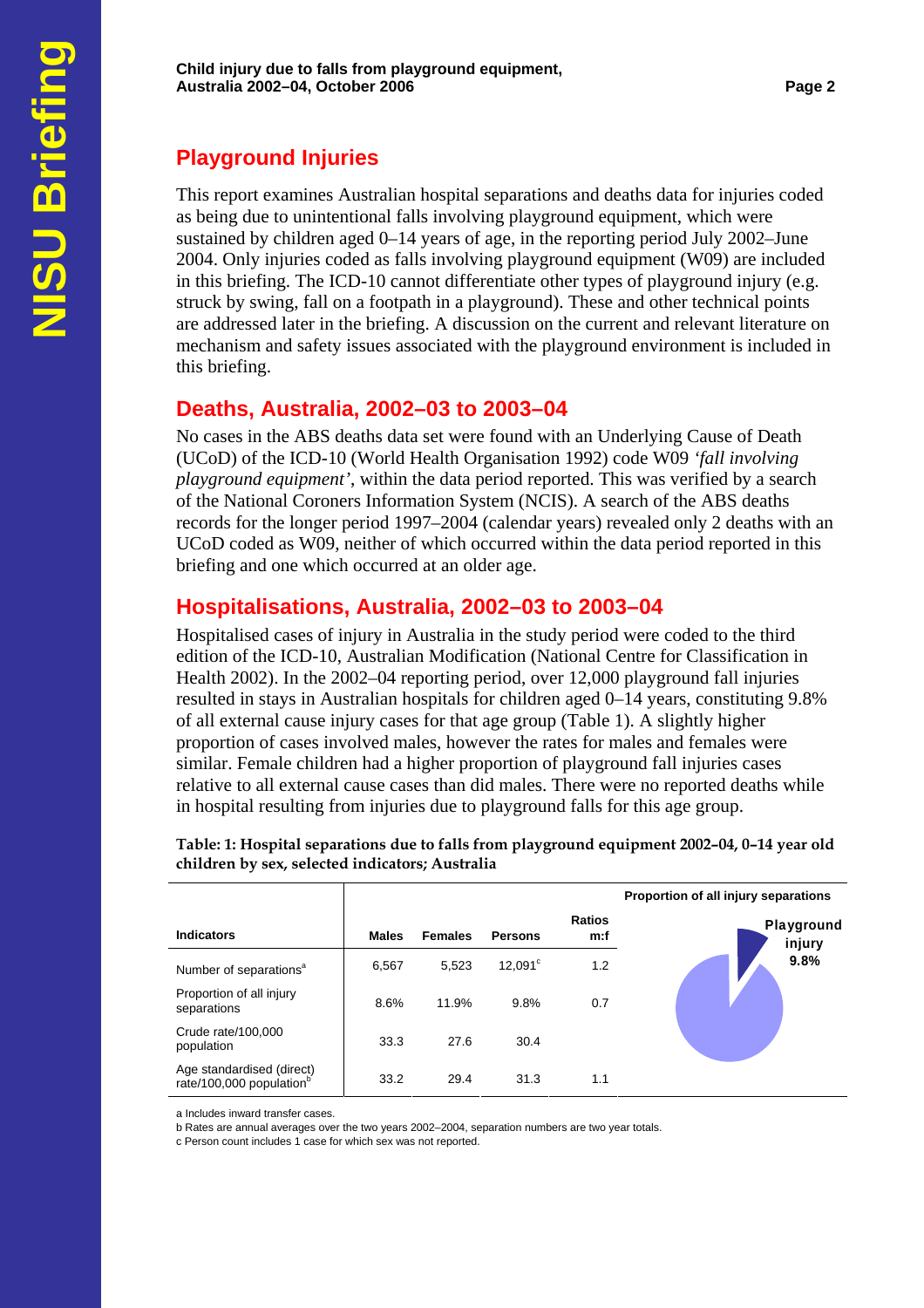## **Age and sex distribution**

Rates for males and females were similar (Figure 1). Rates for boys were slightly higher than rates for girls. Rates of playground falls were highest in the 5–9 year age group for both males and females. The rate for 5–9 year olds was three times higher than the rate for 0–4 year olds, and four times higher than the rate of playground falls for 10–14 year olds.



## **Mechanism of injury**

Of the nine available fourth character descriptors associated with W09 *'fall involving playground equipment'*, seven relate to specific mechanisms contributing to the injury that resulted in hospitalisation (Figure 2). Of those seven, *climbing apparatus* accounted for one third (32.8%) of all cases in this age group. Injuries involving *trampolines* accounted for the second highest proportion of cases (24.6%), cases involving *swings* (10.3%) and *slides* (9.5%) had similar proportions of cases. A similar distribution of injury across mechanisms for hospital admissions and for Emergency Department presentations was found in a recent Victorian study (Clapperton & Cassell 2005).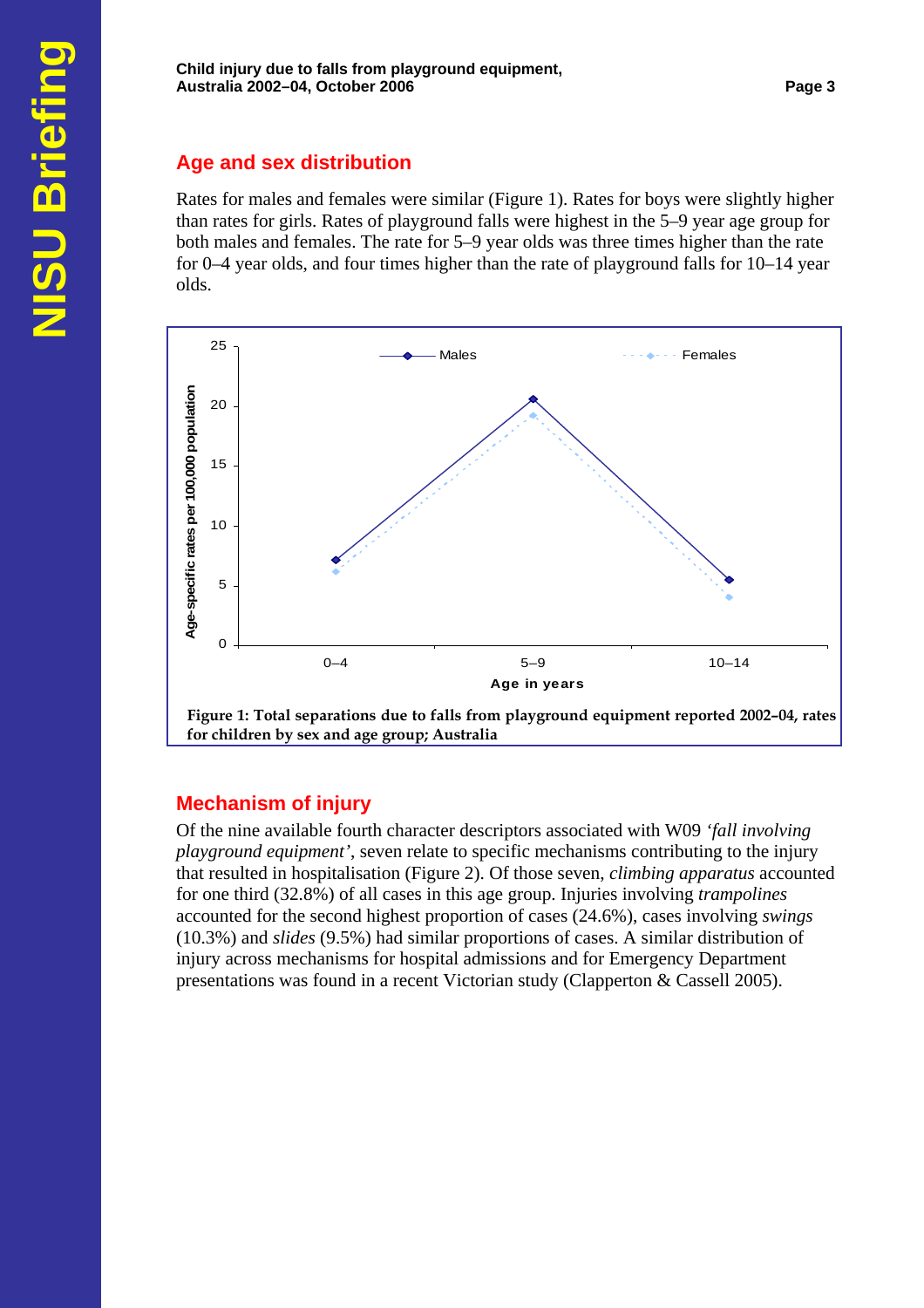

The highest age standardised rates of injury for the 0–14 age group were for falls involving *climbing apparatus* (10.3 per 100,000 population per year) and *trampolines* (7.8 per 100,000 population per year) (Table 2). Females were injured at a higher rate than males on *climbing apparatus*, but reported lower rates than males for all other mechanisms of injury. Average length of hospital stay did not differ greatly between groups, though it was highest for falls from seesaws (1.5 days), and falls from trampolines (1.5 days).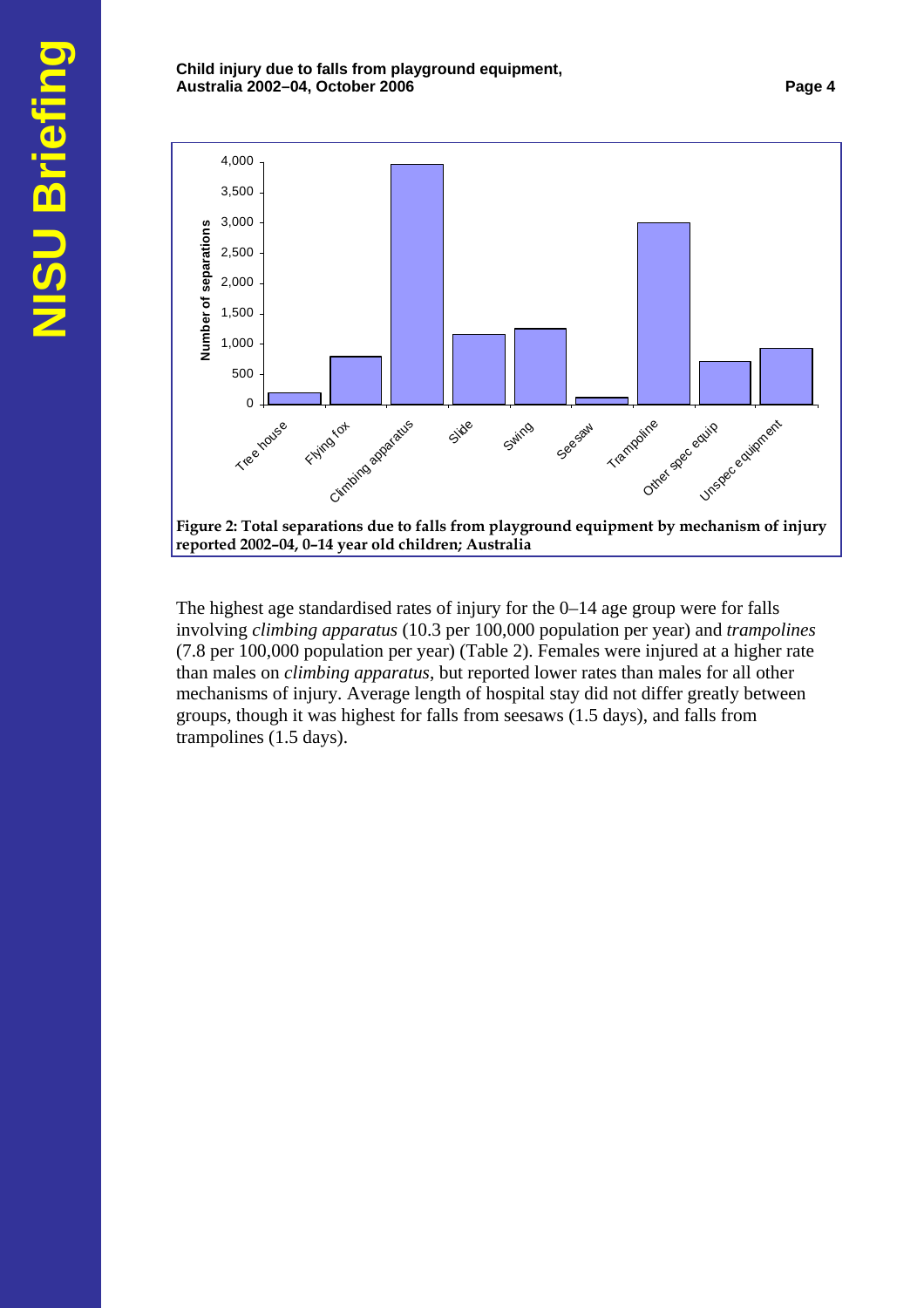**Table 2: Total separations due to falls from playground equipment by mechanism of injury reported 2002–04, 0–14 year old children by sex; Australia** 

|                                                 | <b>Males</b><br><b>Females</b> |                        |     |                             | <b>Persons</b> |     |                             |      |             |
|-------------------------------------------------|--------------------------------|------------------------|-----|-----------------------------|----------------|-----|-----------------------------|------|-------------|
| <b>Mechanism of injury</b>                      |                                | <b>Counts Std rate</b> |     | <b>ALOS</b> Counts Std rate |                |     | <b>ALOS</b> Counts Std rate |      | <b>ALOS</b> |
| Fall involving tree house                       | 113                            | 0.6                    | 1.3 | 79                          | 0.4            | 1.3 | 193 <sup>a</sup>            | 0.5  | 1.3         |
| Fall involving flying fox                       | 437                            | 2.3                    | 1.3 | 351                         | 1.9            | 1.3 | 788                         | 2.1  | 1.3         |
| Fall involving playground<br>climbing apparatus | 1,897                          | 9.6                    | 1.3 | 2,063                       | 11.0           | 1.3 | 3,960                       | 10.3 | 1.3         |
| Fall involving slide                            | 711                            | 3.6                    | 1.4 | 446                         | 2.4            | 1.2 | 1,157                       | 3.0  | 1.4         |
| Fall involving swing                            | 720                            | 3.6                    | 1.4 | 535                         | 2.9            | 1.4 | 1,255                       | 3.3  | 1.4         |
| Fall involving seesaw                           | 59                             | 0.3                    | 1.3 | 54                          | 0.3            | 1.7 | 113                         | 0.3  | 1.5         |
| Fall involving trampoline                       | 1,616                          | 8.2                    | 1.5 | 1,377                       | 7.3            | 1.5 | 2,993                       | 7.8  | 1.5         |
| Fall other specified<br>playground equipment    | 424                            | 2.1                    | 1.4 | 286                         | 1.5            | 1.5 | 710                         | 1.8  | 1.4         |
| Fall unspecified<br>playground equipment        | 590                            | 3.0                    | 1.4 | 332                         | 1.8            | 1.4 | 922                         | 2.4  | 1.4         |
| <b>Total</b>                                    | 6,567                          |                        | 1.4 | 5,523                       |                |     | $1.4$ 12,091 <sup>a</sup>   |      | 1.4         |

Shaded areas indicate highest counts and rates of cases by specified mechanism of injury. a Person count includes 1 case sex not reported.

## **Nature of injury**

In 85.2% of separations following falls from playground equipment the Principal diagnosis was a fracture (Table 3). A much smaller proportion of *open wounds* (3.9%) were reported, followed by *intracranial* injuries (2.6%). Boys outnumbered girls for nearly all specified types of injury, though the distribution of types of injury was very similar for both sexes.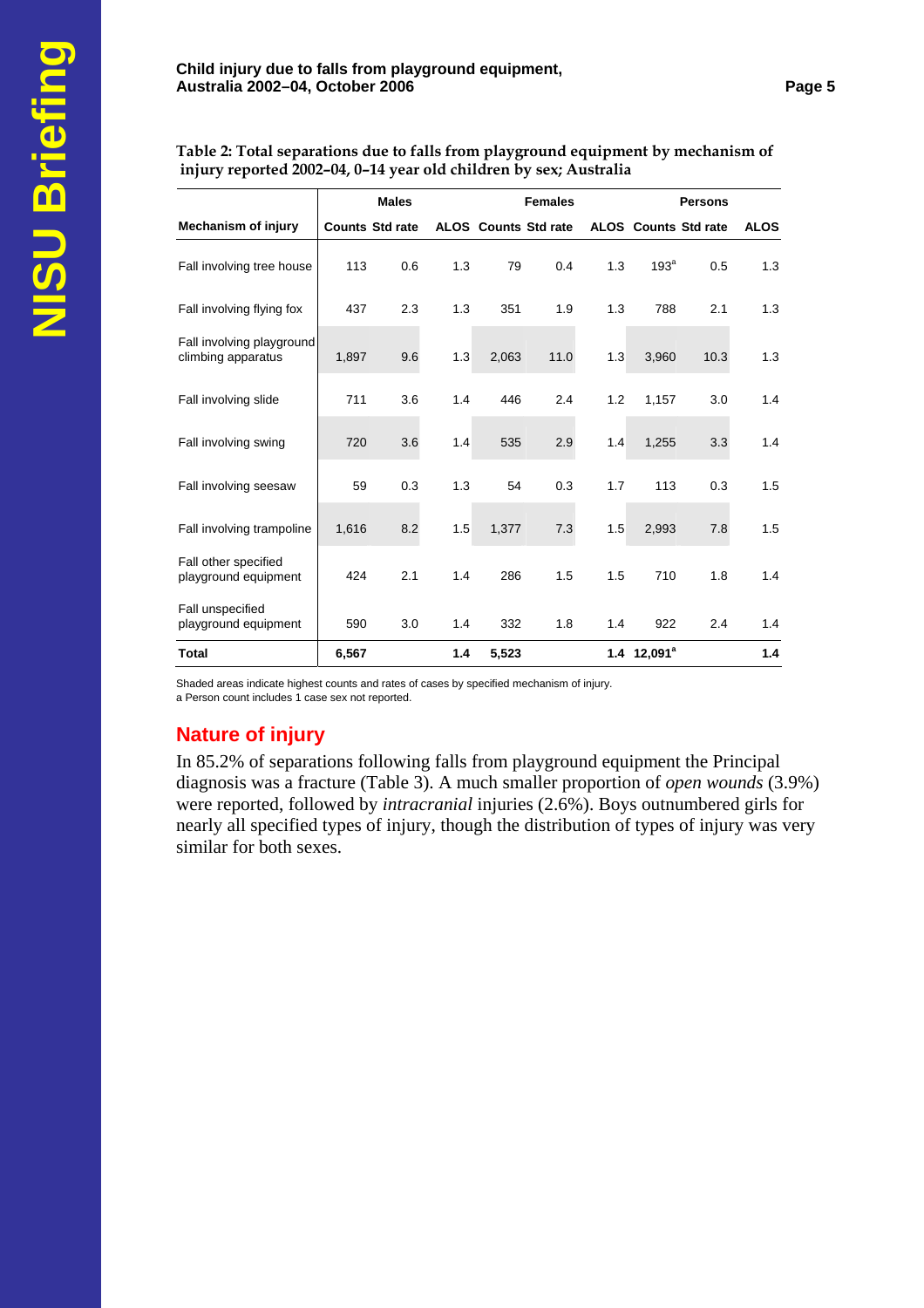#### **Child injury due to falls from playground equipment, Australia 2002–04, October 2006 Page 6**

**Table 3: Total separations due to falls from playground equipment by nature of injury reported 2002–04, 0–14 year old children by sex; Australia** 

|                                  | <b>Males</b>         |       | <b>Females</b> |       | <b>Persons</b>       |       |
|----------------------------------|----------------------|-------|----------------|-------|----------------------|-------|
| <b>Principal diagnosis</b>       | Count                | Col % | Count          | Col % | Count                | Col % |
| Superficial injury               | 65                   | 1.0   | 60             | 1.1   | 126 <sup>a</sup>     | 1.0   |
| Open wound                       | 253                  | 3.9   | 213            | 3.9   | 466                  | 3.9   |
| Fracture <sup>b</sup>            | 5,563                | 84.7  | 4,742          | 85.9  | 10,305               | 85.2  |
| <b>Dislocation</b>               | 77                   | 1.2   | 63             | 1.1   | 140                  | 1.2   |
| Sprain/strain                    | 35                   | 0.5   | 32             | 0.6   | 67                   | 0.6   |
| Nerve & spinal cord              | 11                   | 0.2   |                | 0.1   | 14                   | 0.1   |
| Blood vessel                     | $\ddot{\phantom{a}}$ | 0.0   | 4              | 0.1   | $\overline{7}$       | 0.1   |
| Muscle/tendon                    | 5                    | 0.1   | 9              | 0.2   | 14                   | 0.1   |
| Amputation (including partial)   |                      | 0.0   | $\mathbf 0$    | 0.0   | $\ddot{\phantom{a}}$ | 0.0   |
| Internal organ                   | 36                   | 0.5   | 18             | 0.3   | 54                   | 0.4   |
| Eye injury (all)                 | 5                    | 0.1   | $\mathbf 0$    | 0.0   | 5                    | 0.0   |
| Intracranial                     | 187                  | 2.8   | 130            | 2.4   | 317                  | 2.6   |
| Other specified nature of injury | 71                   | 1.1   | 58             | 1.1   | 129                  | 1.1   |
| Unspecified nature of injury     | 255                  | 3.9   | 191            | 3.5   | 446                  | 3.7   |
| <b>Group total</b>               | 6,567                | 100   | 5,523          | 100   | $12,091^a$           | 100   |

Shaded areas indicate highest counts and proportions of cases by specified nature of injury.

a Person count includes 1 case sex not reported.

b Excludes fracture of the tooth.

Separation counts are two year totals.

Patterns of injury types were similar across the three age groups. The 5–9 year age group had the highest proportion of *fractures* (Table 4). This finding echoes a previous report that found that playground falls involving equipment most commonly resulted in fracture injuries, particularly in the 5–9 years age bracket (Bradley & Harrison 2004) *open wounds* were most common in the 0–4 and 5–9 years age groups, but were much less common for those aged 10–14 years. *intracranial* injuries, *dislocations*, and *sprains and strains* were also higher in the 5–9 year age group. Very few cases involved *blood vessels*, *eyes* or *muscles and tendons*.

Within the 0–4 years age bracket, fourteen cases of injury were reported for infants aged 0–1 year, eight of those cases involved fractures.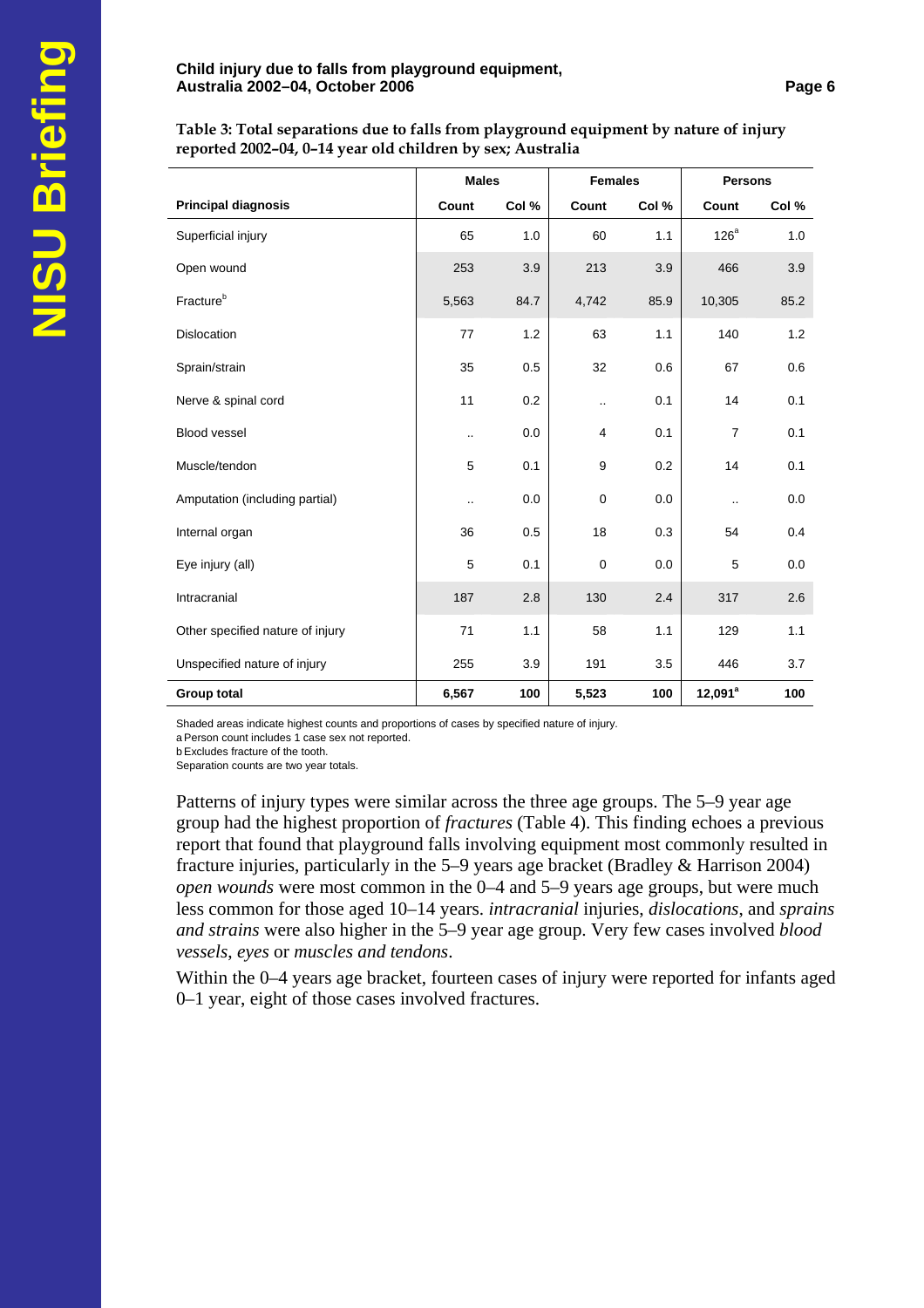#### **Child injury due to falls from playground equipment, Australia 2002–04, October 2006 Page 7**

**Table 4: Total separations due to falls from playground equipment by nature of injury reported 2002–04, children, five year age groups by sex; Australia** 

|                              | 0-4 years            |       | 5-9 years            |       | $10-14$ years        |       | Group total          |       |
|------------------------------|----------------------|-------|----------------------|-------|----------------------|-------|----------------------|-------|
| Nature of injury             | Count                | Col % | Count                | Col % | Count                | Col % | Count                | Col % |
| Superficial injury           | 48                   | 1.9   | 44                   | 0.6   | 34                   | 1.8   | $126^a$              | 1.0   |
| Open wound                   | 215                  | 8.4   | 203                  | 2.7   | 48                   | 2.6   | 466                  | 3.9   |
| Fracture <sup>b</sup>        | 1,960                | 76.3  | 6,863                | 89.8  | 1,482                | 78.9  | 10,305               | 85.2  |
| <b>Dislocation</b>           | 16                   | 0.6   | 70                   | 0.9   | 54                   | 2.9   | 140                  | 1.2   |
| Sprain/strain                | 17                   | 0.7   | 34                   | 0.4   | 16                   | 0.9   | 67                   | 0.6   |
| Nerve & spinal cord          | $\mathbf 0$          | 0.0   | 6                    | 0.1   | 8                    | 0.4   | 14                   | 0.1   |
| Blood vessel                 | $\ddotsc$            | 0.1   | $\ddot{\phantom{a}}$ | 0.0   | $\ddot{\phantom{a}}$ | 0.1   | $\overline{7}$       | 0.1   |
| Muscle/tendon                | $\ddot{\phantom{a}}$ | 0.1   | 9                    | 0.1   | $\ddot{\phantom{a}}$ | 0.2   | 14                   | 0.1   |
| Amputation (inc partial)     | $\ddot{\phantom{a}}$ | 0.0   | $\mathbf 0$          | 0.0   | $\mathbf 0$          | 0.0   | $\ddot{\phantom{a}}$ | 0.0   |
| Internal organ               | $\ddotsc$            | 0.1   | 36                   | 0.5   | 16                   | 0.9   | 54                   | 0.4   |
| Eye injury (all)             | $\ddotsc$            | 0.1   | $\ddot{\phantom{a}}$ | 0.0   | $\ddot{\phantom{a}}$ | 0.1   | 5                    | 0.0   |
| Intracranial                 | 88                   | 3.4   | 145                  | 1.9   | 84                   | 4.5   | 317                  | 2.6   |
| Other spec nature of injury  | 55                   | 2.1   | 50                   | 0.7   | 24                   | 1.3   | 129                  | 1.1   |
| Unspecified nature of injury | 160                  | 6.2   | 179                  | 2.3   | 107                  | 5.7   | 446                  | 3.7   |
| Age group total              | 2,569                | 100.0 | 7,644                | 100.0 | 1,878                | 100.0 | 12,091               | 100.0 |

a Person count includes 1 case sex not reported.

b Excludes fracture of the tooth.

Shaded areas indicate highest counts and proportions of cases by specified nature of injury per age group.

Separation counts are two year totals.

#### **Fractures in detail**

As fractures constituted the highest proportion of injury type (85% of all hospitalised injury due to falls involving playground equipment), a closer look at the types of fracture is warranted. For a total of 10,305 fractures (excluding fractures of the tooth), 14,338 bed days were reported (Table 5). The largest proportion of fractures were those to the *forearm* (56% of total), followed by fractures to the *shoulder and upper arm* (23.6). Fractures to the *lower leg, including ankle* (12%) were next most frequent. Fractures to the *femur* were much less frequent (1.8% of total). Similarly, fractures to the *neck* and to the *lumbar spine and pelvis* were low in number.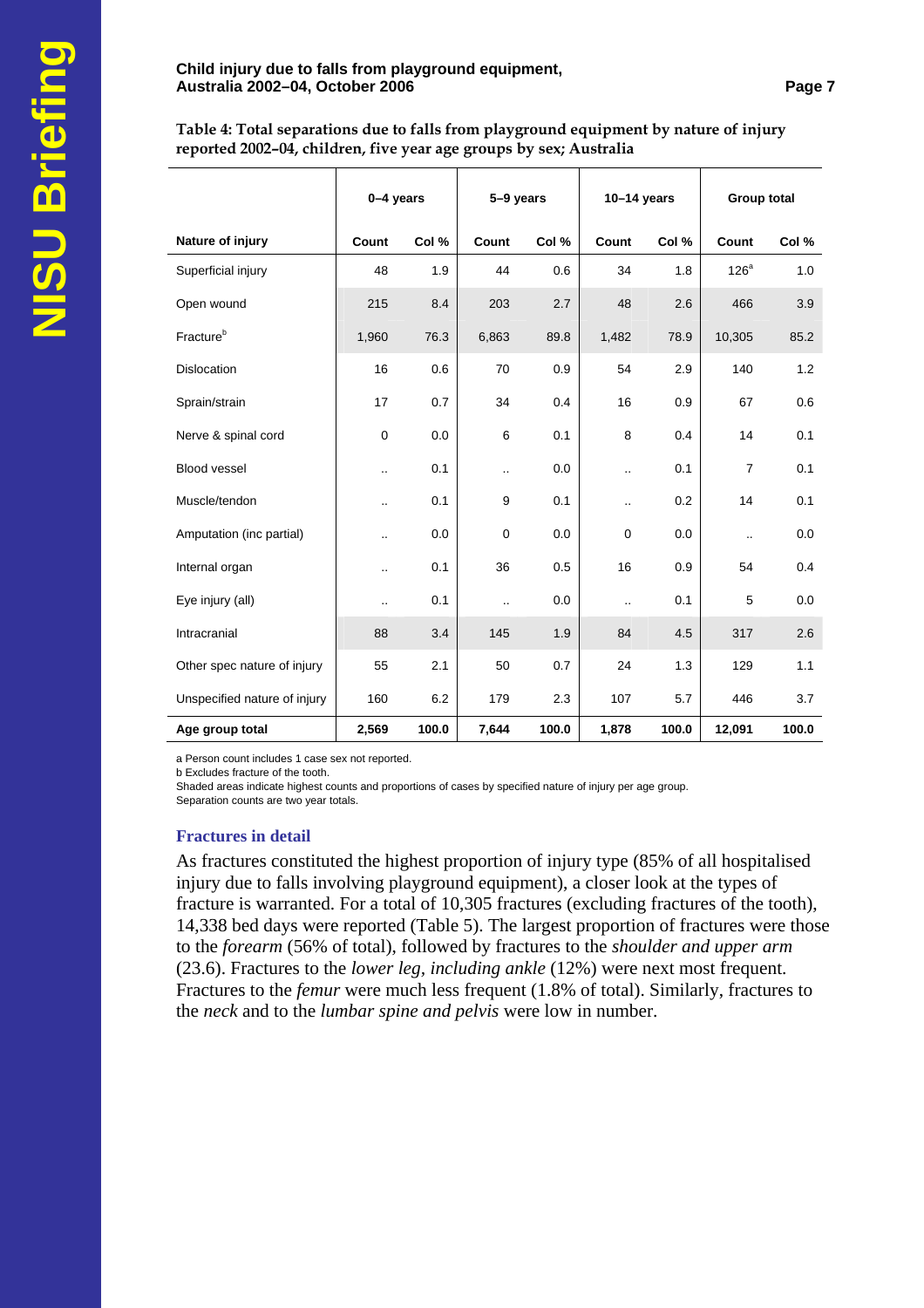#### **Child injury due to falls from playground equipment, Australia 2002–04, October 2006 Page 8**

**Table 5: Total separations due by type of fracture due to falls from playground equipment reported 2002–04, 5 year age groups by sex; Australia** 

|                                     | 0-4 years    |                | 5-9 years    |                      | $10-14$ years  |                | Group total |             |
|-------------------------------------|--------------|----------------|--------------|----------------------|----------------|----------------|-------------|-------------|
| Type of fracture                    | <b>Males</b> | <b>Females</b> | <b>Males</b> | <b>Females</b>       | <b>Males</b>   | <b>Females</b> | Count       | <b>ALOS</b> |
| S02 skull/facial bones <sup>a</sup> | 17           | 16             | 17           | 19                   | 11             | 4              | 84          | 1.4         |
| S <sub>12</sub> neck                |              |                |              | $\ddotsc$            | ٠.             | $\ddotsc$      | 12          | 4.8         |
| S22 rib/sternum/thor spine          | 0            | $\sim$         |              | $\ddotsc$            | 4              | $\ddotsc$      | 14          | 2.0         |
| S32 lumbar spine/pelvis             | 0            | 0              | ٠.           | $\ddotsc$            |                | $\cdot$ .      | 6           | 4.8         |
| S42 shoulder/upper arm              | 306          | 339            | 789          | 838                  | 88             | 88             | 2,448       | 1.0         |
| S52 forearm                         | 590          | 435            | 2,663        | 2,248                | 669            | 419            | 7,024       | 1.0         |
| S62 wrist and hand                  |              |                | 14           | 8                    | 18             | 10             | 56          | 1.1         |
| S72 femur                           | 57           | 36             | 47           | 23                   | 11             | 10             | 184         | 9.4         |
| S82 lower leg inc ankle             | 74           | 72             | 86           | 90                   | 71             | 57             | 450         | 1.8         |
| S92 foot, except ankle              | 4            | $\ddotsc$      | 5            | $\ddot{\phantom{a}}$ | $\overline{7}$ | $\overline{7}$ | 27          | 1.7         |
| <b>Total specified fractures</b>    | 1,054        | 906            | 3,628        | 3,236                | 881            | 600            | 10,305      | 1.4         |

a Excludes fracture of the tooth.

## **Length of stay**

For total playground injuries, there was no difference in average length of stay between males and females (Table 6). For specified body regions, female children reported a slightly longer ALOS for *trunk* injuries than male children, and male children reported a longer ALOS than female children for injuries to the *hip and lower limb*. Same day stays made up 48% of total bed days for cases of injury to the *Head*, 20% of total bed days for *trunk* injuries, 22% of bed days for injuries to the *shoulder and upper limbs*, and 7% of bed days for injuries to the *hip and lower limbs*. Average length of stay by type of *Fracture* is reported in Table 5. Fractures to the *femur* resulted in an average stay of 9.4 bed days per case, followed by fractures to the *neck* and to the *lumbar spine*, both with an average of 4.8 bed days.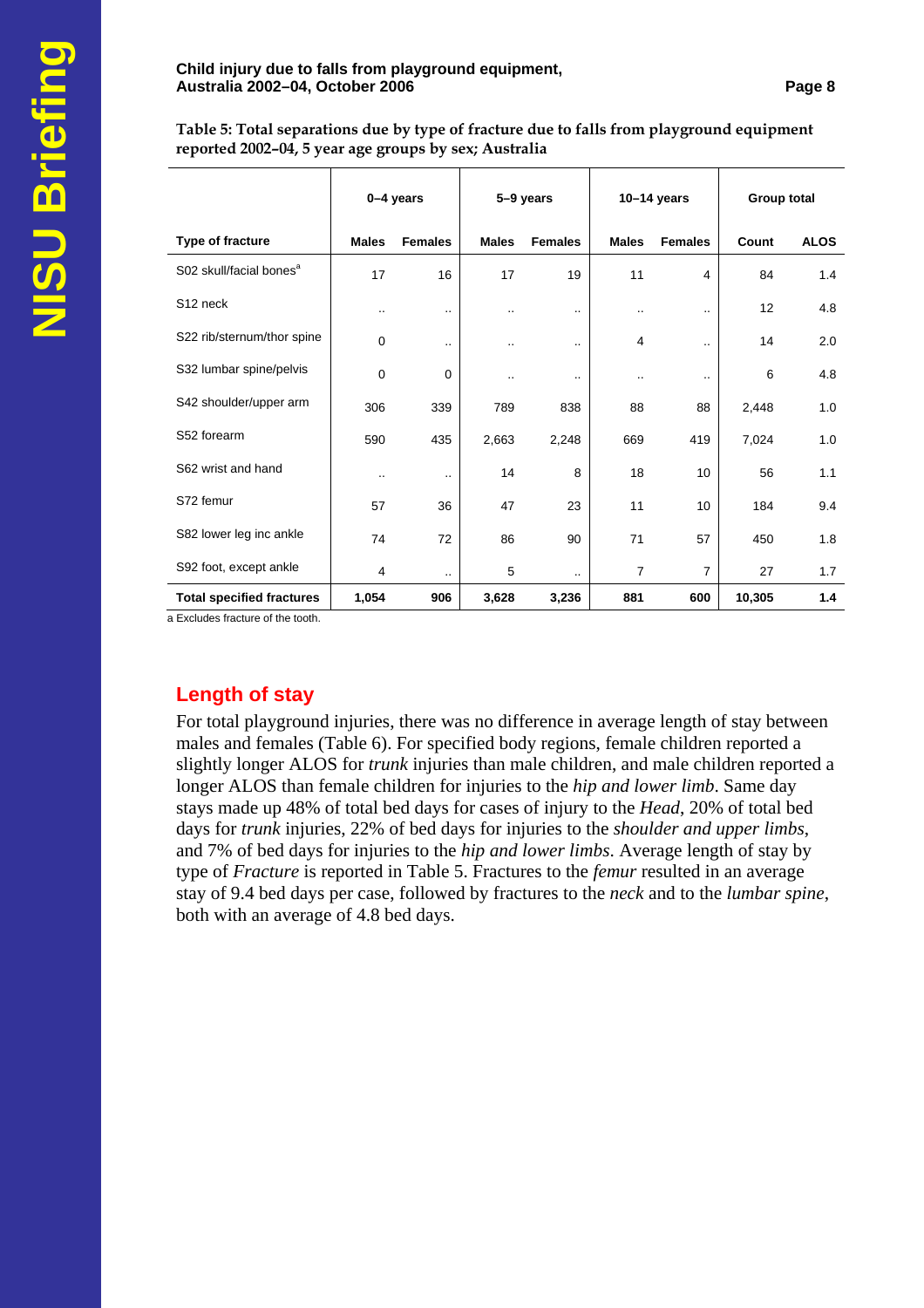**Table 6: Length of hospital stay due to falls from playground equipment by body region of injury reported 2002–04, 0-14 year old children by sex; Australia** 

| <b>Principal diagnosis</b><br>by body region |             | Head  | <b>Trunk</b> | Shoulder/<br>upper limb | Hip/<br>lower limb | <b>Body region</b><br>not spec | <b>Total</b> |
|----------------------------------------------|-------------|-------|--------------|-------------------------|--------------------|--------------------------------|--------------|
|                                              | Cases       | 696   | 203          | 5,234                   | 423                | 11                             | 6,567        |
| <b>Males</b>                                 | Same day    | 366   | 82           | 1,386                   | 98                 | 5                              | 1,937        |
|                                              | Total days  | 769   | 363          | 6,236                   | 1,680              | 11                             | 9,059        |
|                                              | <b>ALOS</b> | 1.1   | 1.8          | 1.2                     | 4.0                | 1.0                            | 1.4          |
|                                              | Cases       | 514   | 184          | 4,476                   | 339                | 10                             | 5,523        |
|                                              | Same day    | 281   | 70           | 1,217                   | 82                 | 5                              | 1,655        |
| <b>Females</b>                               | Total days  | 571   | 391          | 5,488                   | 1,055              | 14                             | 7,519        |
|                                              | <b>ALOS</b> | 1.1   | 2.1          | 1.2                     | 3.1                | 1.4                            | 1.4          |
|                                              | Cases       | 1,211 | 387          | 9,710                   | 762                | 21                             | 12,091       |
|                                              | Same day    | 647   | 152          | 2,603                   | 180                | 10                             | 3,592        |
| <b>Persons</b>                               | Total days  | 1,341 | 754          | 11,724                  | 2,735              | 25                             | 16,579       |
|                                              | <b>ALOS</b> | 1.1   | 1.9          | 1.2                     | 3.6                | 1.2                            | 1.4          |

Although the 5–9 year age group reported the highest proportion of hospitalised cases, this age group recorded the lowest ALOS (Table 7).

**Table 7: Length of hospital stay due to falls from playground equipment reported 2002–04, 0–14 year old children by 5 year age group; Australia** 

|                | 0-4 years | 5-9 years | $10-14$ years | Group total |
|----------------|-----------|-----------|---------------|-------------|
| Cases          | 2,569     | 7,644     | 1,878         | 12,091      |
| Total bed days | 3,803     | 9,985     | 2,791         | 16,579      |
| <b>ALOS</b>    | 1.5       | 1.3       | 1.5           | 1.4         |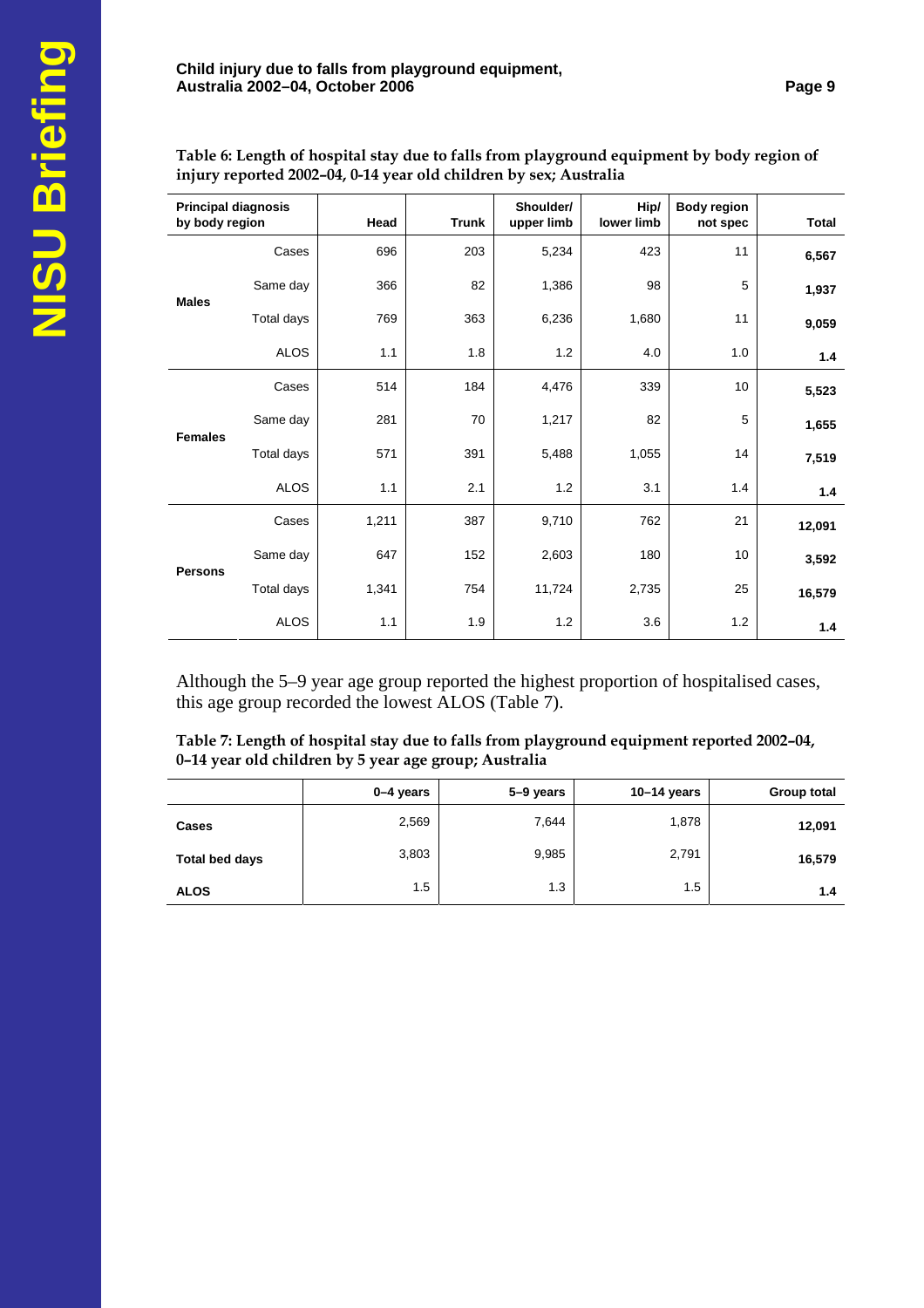## **Discussion**

Falls are the most common reason for children to be admitted to hospital, and falls from playground equipment are the most common types of fall (Nixon et al. 2001). An analysis of Victorian Emergency Department data showed that falls accounted for nearly 90% of playground equipment injuries (Clapperton & Cassell 2005). The same report found that playground equipment was the grouping of consumer products that was linked to the highest number of hospital injury admissions for children. For the 2001–02 reporting period, playground falls accounted for approximately 24% of all falls hospitalisations for 0–14 year olds, with 5–9 year olds having the highest proportion of cases (Berry & Harrison 2006). This briefing found that the most common injury type resulting from playground falls is fractures (85.2% of total, Table 4).

## **The playground environment**

The condition or state of repair of equipment, including the height of apparatus and the nature and depth of the playing surface are major risk factors (Laforest et al. 2001; Nixon et al. 2001; Sherker & Ozanne-Smith 2004).

Several standards exist in relation to general safety requirements, in relation to installation, inspection and maintenance and operation of playground equipment and surfacing in Australia (Standards Australia and Standards New Zealand 1996; Standards Australia and Standards New Zealand 1997; Standards Australia International 2004a). There are additional standards for specific apparatus such as swings (Standards Australia International 2004b), slides (Standards Australia International 2004c), runways (flying fox apparatus) (Standards Australia International 2004d), rocking equipment (Standards Australia International 2004f) and carousels (Standards Australia International 2004e). There is also a standard that covers trampoline safety requirements (AS4989–2003).

Although standards exist for many aspects of playground equipment and environment, unless all aspects are addressed simultaneously, risk of preventable injury remains. For example, a Victorian study found that for all arm fractures sustained in playgrounds, 85% of those playgrounds conformed to the equipment height limits and recommended surface type, but that less than 5% of those playgrounds complied with the recommended depth of surfacing material (Sherker & Ozanne-Smith 2004). The same study noted that the safety standards focussed on minimising the potential for fatal head injury, and that while hospitalisation for playground injury was increasing in Victoria, it was due mainly to an increase in arm fractures, not head injuries. A conclusion of the Victorian study was that even where impact attenuation (the degree to which the surface deforms and reduces the impact of the object/child) was within the parameters of the standard, arm fractures were frequent, suggesting that current standards do not adequately guard against this injury type.

In a report analysing hospital episodes and Emergency Department presentations due to playground injury for the financial years 2002–2004 in Victoria, arm fractures were identified as the largest type of injury (Clapperton & Cassell 2005). For both Victorian ED presentations and admissions, the most frequent mechanism of injury was climbing apparatus/monkey bars, followed by trampolines, slides, swings and flying fox apparatus, in common with the findings of this report.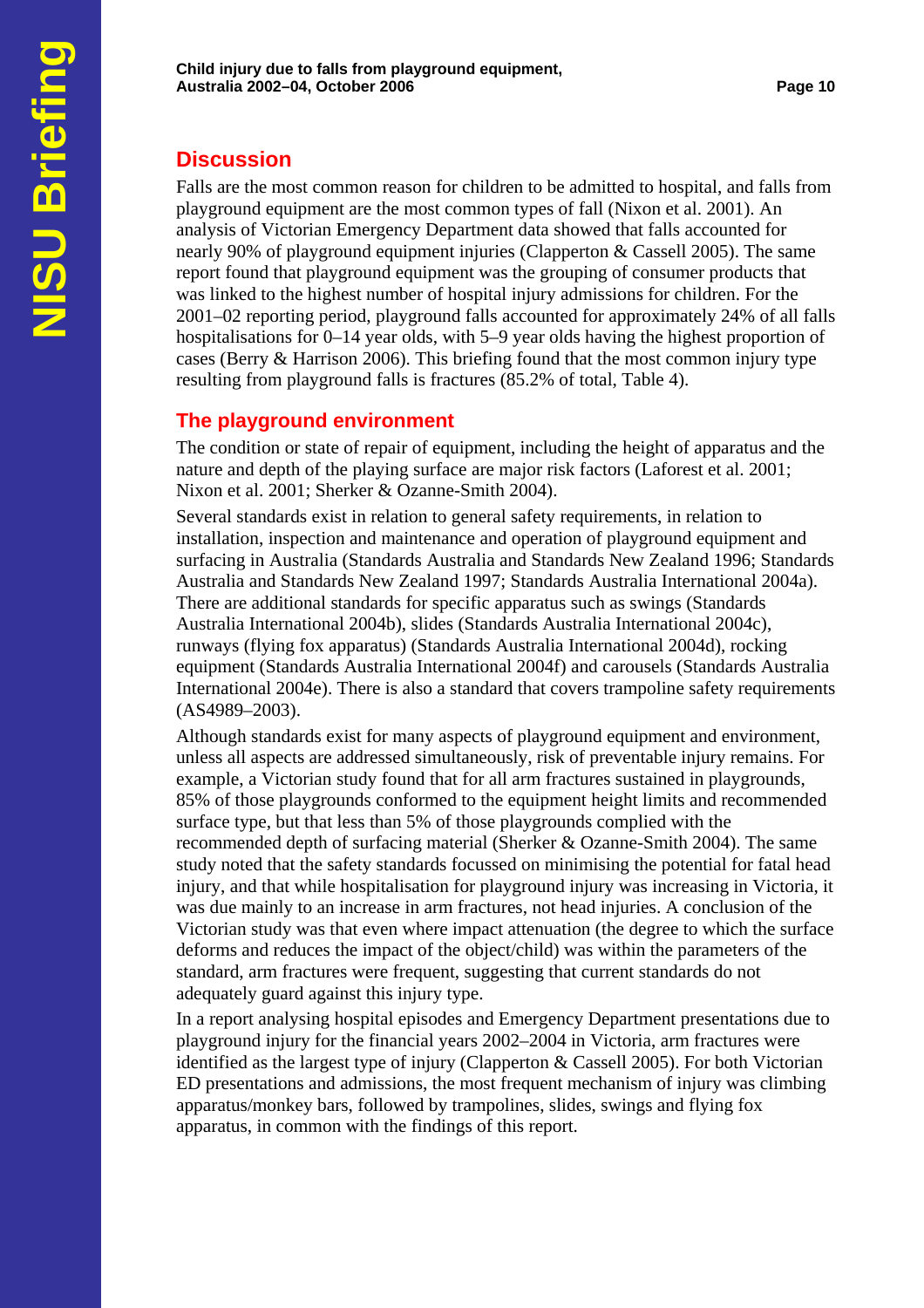# **Data issues**

*Hospital* cases in this briefing were coded to the third edition of the International Classification of Diseases, Version 10, Australian Modification (ICD-10-AM)(National Centre for Classification in Health 2002). The selection criterion was all separations where the Principal diagnosis code was in the range S00–T75 or T79, and external cause code W09 appears anywhere in the record.

*Deaths* occurring in Australia during the reporting period were coded to the tenth revision of the International Classification of Diseases (ICD-10). This revision contains the Falls code W09 *'fall involving playground equipment'*, but does not have the added specificity of the fourth character descriptors that are available in the morbidity coding. No cases with this code were identified in the reporting period.

**ICD-10-AM** *Place of occurrence* codes cover many situations, but *playground* is not specifically indicated in the morbidity or the mortality coding. This briefing does not represent all cases of injury occurring in playgrounds, only those that fit the coding criteria. Within the morbidity fourth character descriptors, mechanisms are listed that are less likely to be widely available in public playgrounds (such as *trampolines* and *treehouses*), and more likely to be found on private properties. In accordance with this, it must be acknowledged that a proportion of cases in this briefing may have occurred in the grounds of private homes, schools or places other than what might be expected to be described as public playgrounds, but where the mechanism of injury has been reported as being playground equipment. It is also not possible to discern injuries occurring in commercial, fee paying playgrounds or play cafes.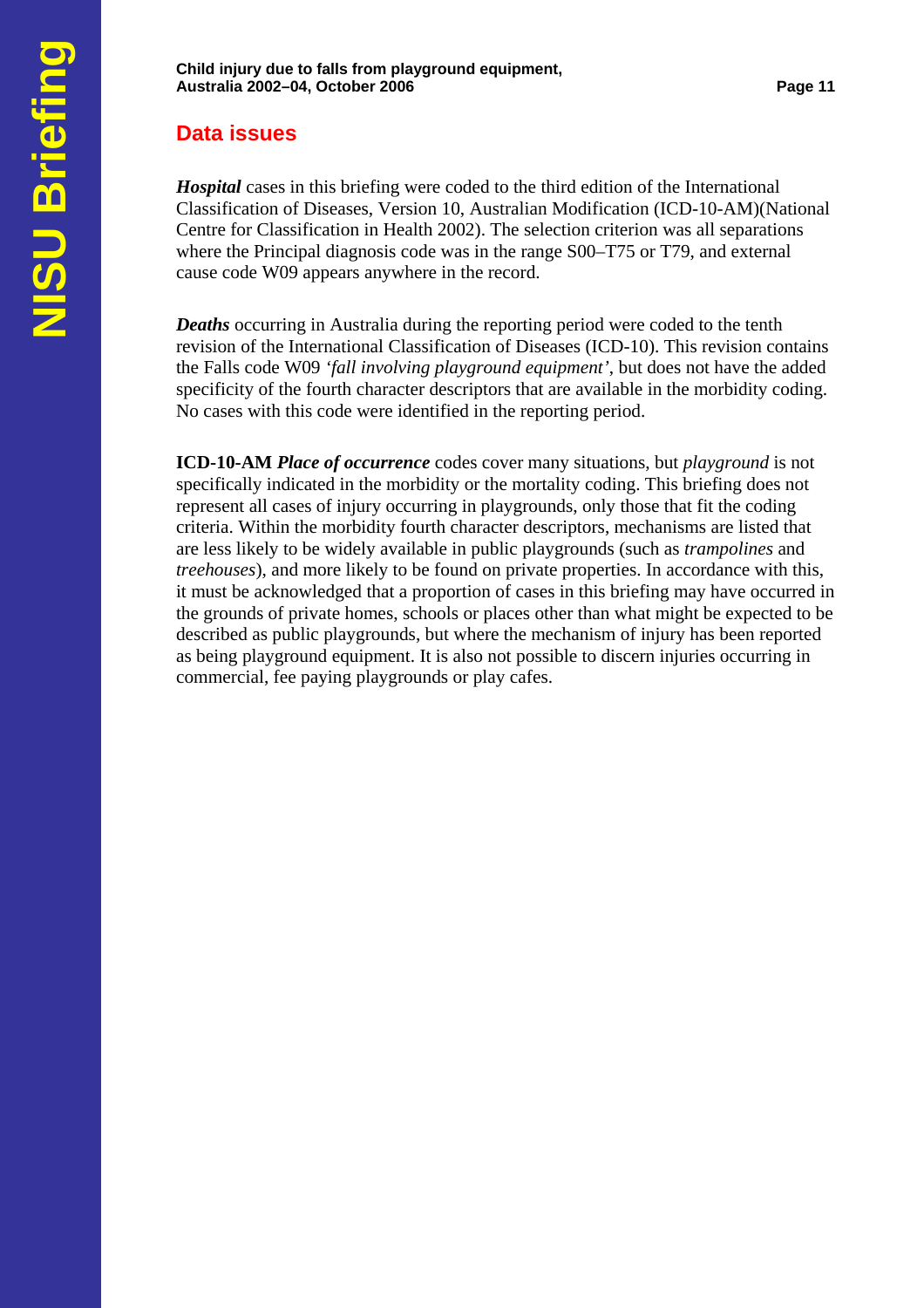## **References**

Berry J. & Harrison J. (2006) Hospital separations due to injury and poisoning, Australia 2001-02. AIHW cat. no. INJCAT 78. Adelaide: Australian Institute of Health and Welfare.

Bradley C. & Harrison J. (2004) Descriptive epidemiology of traumatic fractures in Australia. AIHW cat. no. INJCAT 57. Adelaide: AIHW.

Clapperton A. & Cassell E. (2005) Consumer product-related injury (1): Playground equipment and trampolines. Hazard 61 (Victorian Injury Surveillance Unit (VISU).

Laforest S., Robitaille Y., Lesage D. & Dorval D. (2001) Surface characteristics, equipment height, and the occurrence and severity of playground injuries. Injury Prevention 7:35–40.

National Centre for Classification in Health (2002) ICD-10-AM Australian Coding Standards, Third Edition. Sydney: University of Sydney.

Nixon J., Hockey R. & Miles E. (2001) Playground equipment injuries. Injury Bulletin 69 (Queensland Injury Surveillance Unit (QISU):1-4.

Sherker S. & Ozanne-Smith J. (2004) Are current playground safety standards adequate for preventing arm fractures? Medical Journal of Australia 180 (11): 562–5.

Standards Australia and Standards New Zealand (1996) AS/NZS 4422: 1996 Australian/New Zealand Standard. Playground surfacing-Specifications, requirements and test method.: Standards Australia and Standards New Zealand.

Standards Australia and Standards New Zealand (1997) AS/NZS 4486.1: 1997 Australian/New Zealand Standard. Playgrounds and playground equipment-Part 1: Development, installation, inspection, maintenance and operation.: Standards Australia and Standards New Zealand.

Standards Australia International (2004a) Playground equipment AS 4685.1–2004 Part 1: Particular safety requirements and test methods Standards Australia International Ltd.

Standards Australia International (2004b) Playground equipment AS 4685.2–2004 Part 2: Particular safety requirements and test methods for swings: Standards Australia International Ltd.

Standards Australia International (2004c) Playground equipment AS 4685.3–2004 Part 3: Particular safety requirements and test methods for slides: Standards Australia International Ltd.

Standards Australia International (2004d) Playground equipment AS 4685.4–2004 Part 4: Particular safety requirements and test methods for runways: Standards Australia International Ltd.

Standards Australia International (2004e) Playground equipment AS 4685.5–2004 Part 5: Particular safety requirements and test methods for carousels: Standards Australia International Ltd.

Standards Australia International (2004f) Playground equipment AS 4685.6–2004 Part 6: Particular safety requirements and test methods for rocking equipment: Standards Australia International Ltd.

World Health Organisation (1992) International Statistical Classification of Diseases and Related Health Problems: Tenth revision. Geneva.